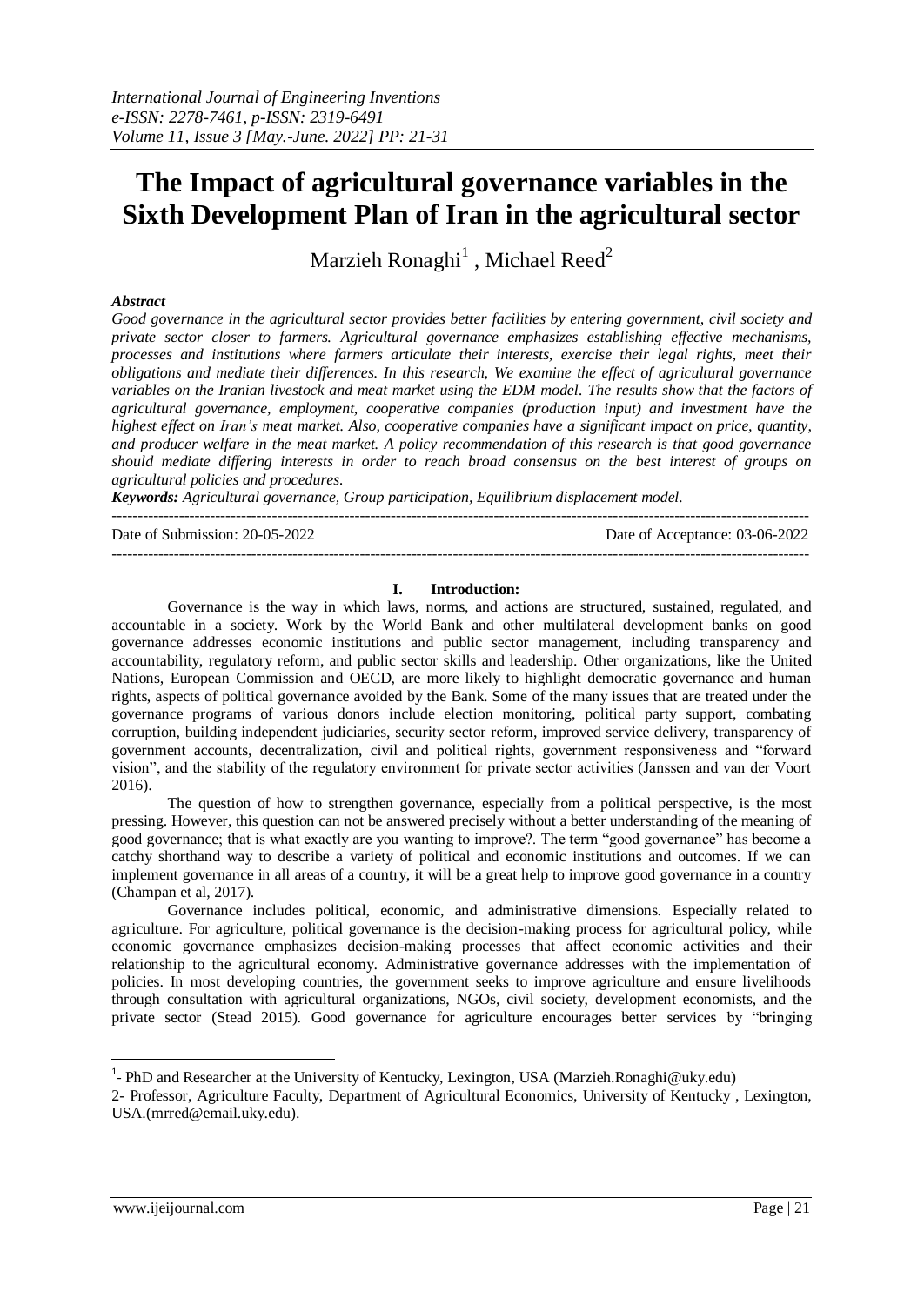government closer to farmers" and coordinating between legal, economic and social systems and governing institutions.

For sustainable agricultural development, the existence of a predictable and transparent framework of laws and institutions is a necessary condition for the implementation of agricultural projects. Good governance therefore emphasizes the establishment of effective mechanisms, processes, and institutions through which farmers can express their interests, exercise their legal rights, fulfill their obligations, and mediate their disputes. Good governance can be generally assessed with the following terms.

- Voice and accountability: to eliminate the abuse of public office for private gains and diversion of resources.
- The rule of law: access to justice and enforcement of rights to land, water, food etc.
- Regulatory quality: quality of agricultural development policies and regulations.
- Government effectiveness: efficiency and equity in the provision of agricultural services and infrastructure.

• Promoting effective participation of farmers (particularly small scale, marginal, women and tenant farmers; share croppers; and oral lessees) and their organizations in agricultural policy processes, refining management information system in the department of agriculture at local levels, initiating community-driven agricultural development projects and supporting self-help groups of small producer organizations. Efforts must create awareness among farmers and seek their full participation, train them and build their capacity.

The agricultural sector and livestock farming play a major role in human life, but its share has declined in Iran's economic development. Despite Iran's high agricultural potential, growth in agriculture's share of GDP is lower than in other sectors. Iran is an oil-dependent economy. Improving agricultural and livestock sectors have much potential to reduce the economy's dependence on oil. Good governance in this sector is a key in agricultural growth.

Ronaghi et al., (2020) show that Iran faces challenges in all of the World Bank's governance indicators (transparency and accountability, political stability, violence, government effectiveness, regulatory quality, rule of law, and corruption control). They used an indicator of governance from the World Bank, which ranged from -2.5 (the weakest) to 2.5 (the strongest) to investigate the role of governance measures on the agricultural sector in Iran. They found that all governance indicators were quite low for Iran, indicating much room for improvement (Figure 1). Better governance reduces internal and external barriers to development and improves internal resource management by creating a more transparent regulatory structure. These changes can lead to faster growth of Iran's agricultural sector.

Meat plays an important role in providing protein and calories to the Iranian population. Fluctuations in meat supply and demand affect people's food consumption patterns. Meat prices have fluctuated particularly in recent years. The government has a duty to support the increase in the production of animal protein (livestock and poultry), and they can achieve this by improving agricultural (livestock) governance. Therefore, in this study, we examine the role of governance in improving agricultural and livestock performance (Hosseini, 2008).

These questions arise:

1. What are the important variables which impact agricultural governance?

2. What effects do agricultural governance variables have on economic aspects of the meat market?

3. How does the livestock market, in particular the price and quantity of meat, change by implementing agricultural governance?

4. How does supplier welfare change by improving agricultural governance?

### **II. Literature review**

Good governance requires cooperation and partnership. This can be done by setting an example, strengthening accountability, encouraging public debate, and fostering a free press. It also means, strengthening public relations and non-governmental organizations such as agricultural associations, cooperatives, and women's groups (Elmenofi et al, 2014). Given that the sector of agriculture plays an important role in the human life, several studies have been performed on agricultural governance.

Bitzer et al. (2016) suggests that demand-driven services in the agricultural sector have led to improvements in agricultural governance and resulted in a more responsive agricultural sector with regard to the environment and other conditions. More farmer participation improves agricultural governance and empowerment, which is a goal of the development community (World Bank and IFPRI, 2015). They argue that the local government sector is very important in improving agricultural governance and promoting public participation. DÍaz (2013) shows that increasing agricultural governance and the government's commitment are priorities for rural development in Guatemala. Achieving this improvement should be supported by allocating funds to implement public policies and increasing social participation in the social council.

The ''quality of government performance", which consists of two dimensions of governance: ''government effectiveness" and ''regulatory quality," plays an important role in agricultural governance (Sheng, 2015). Fan et al., (2004) focused on public goods and services, such as roads, irrigation systems,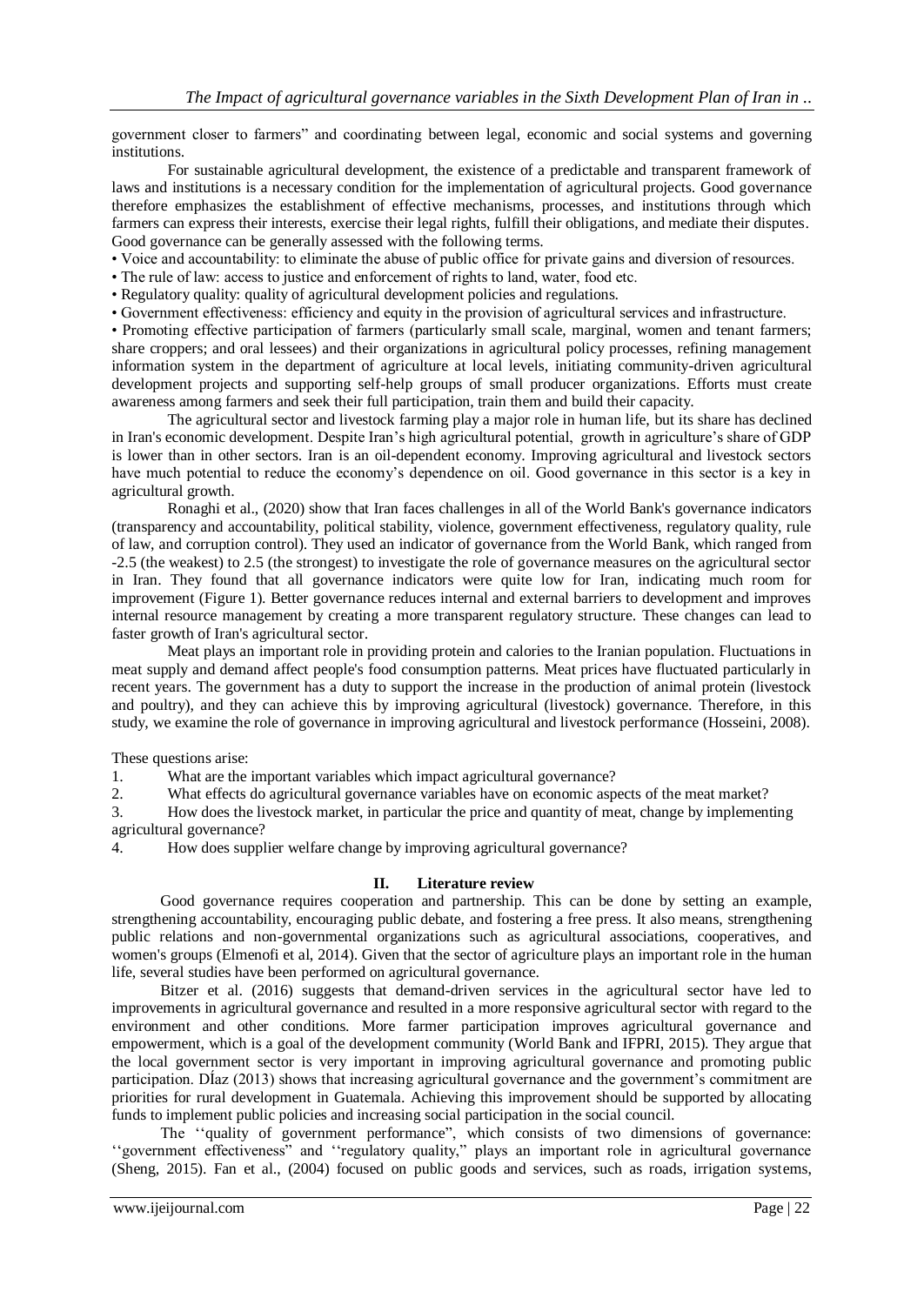communications infrastructure, schools, and agricultural research and extension programs, and their ability to increase agricultural productivity. They argue that effective and efficient delivery of these public goods and services is critical to agricultural development. The government also must deliver sound macroeconomic policies, such as prudent fiscal policies, positive real interest rates near the opportunity cost of capital, and exchange rates near their equilibrium, which are vital to the creation of an economic and policy environment conducive which promotes broad-based agricultural development (Tomich et al., 1995).

Improving agricultural governance is difficult and there are many obstacles. Poulton (2010) wrote about many governance failures, such as financial instability, elite capture, corruption and misappropriation of funds and employees for political purposes. They find these problems at all levels, but the central government's lack of commitment the most problematic (e.g., Benson and Jafry, 2013; Chisinga and Cabral, 2010). Political stability is clearly an important asset for agricultural governance. Donkor et al., (1998) found that people are unable to stay on the farms to produce food or engage in farming activities when there are armed conflicts ongoing. Farmers become food aid recipients rather than food providers. Such instability drives away investment in agriculture as all types of risk skyrocket.

There is no study that investigates the effects of agricultural governance on livestock and meat markets. The strategies of governance can lead to better outcomes as "demand-side" and "supply-side" strategies. The "demand-side" strategy aims at strengthening the ability of farmers and their organizations to demand better public services and hold public officials accountable, including elected representatives, legislators and administrators. This strategy refers to the "voice and accountability" dimension of good governance. The"supply-side" strategy aims at strengthening the capacity of the administrators and other service providers to supply services effectively and efficiently, and to be more responsive to farmer priorities and needs. This strategy refers to the "government effectiveness" dimension of good governance (Patel, 2017). Since the improvement of governance has a significant impact in improving the agricultural sector, we investigate the impact of agricultural governance variables on supply and demand in the meat market for this paper.

### **Methodological Approach and Model Development**

The agricultural sector plays a major role in human life, but the share of this sector has decreased as Iran's economy has developed. More attention should be paid to agricultural development because of economic sanctions and other international challenges faced by the country. In this study, we determine the factors of agricultural governance and their effects on Iran's meat markets.

We use the findings from Ronaghi et al (2019) as an input to our analysis. They defined four variables for agricultural governance. The results of their fuzzy analysis show that the factors of agricultural employment, group participation, and cooperative companies have the highest weight in the political, social and environmental areas, and the factors of increased production inputs, and financial and capital markets have the highest weight in the economic area. We use their data for four variables of agricultural governance: Employment, Investment, Cooperative, Production inputs. Since, we need the expenditure of each factor of governance in this study and also, due to, there is not expenditure data for cooperatives and also because of the impact of cooperatives on improving efficiency and distribution of inputs, we consider (cooperative) and (production inputs) variables as one variable in this study (Kermani et al., 2004).

After selecting the variables of agricultural governance, we examine the impact of variables of agricultural governance on the Iranian livestock and meat market. An Equilibrium Displacement Model (EDM) is used to assess the effects of agricultural governance variables on meat producers and consumers. The EDM model determines the effects of agricultural governance variables on price and quantity of livestock products by shifting the supply and demand functions before and after the implementation of agricultural governance variables with different scenarios. This is the first study to measure the impact of agricultural governance on vertical and horizontal meat markets by using an EDM.

*Equilibrium Displacement Model (EDM)*

In order to assess the impact of agricultural governance on the livestock and meat markets, we consider the horizontal markets among cattle, chicken, and sheep, as well as vertical markets within each species, including the farm and retail markets. The specification of an EDM includes the percentage change in the price and quantity of each species (cattle, chicken and sheep) in retail markets and farm markets (Wohlgnant, 2012):

| $EQ_B^R = \eta_{BB}(EP_B^R - \delta_B) + \eta_{BC}(EP_C^R - \delta_C) + \eta_{BC}(EP_M^R - \delta_M)$                       | (1) |
|-----------------------------------------------------------------------------------------------------------------------------|-----|
| $EQ_{C}^{R} = \eta_{CB}(EP_{B}^{R} - \delta_{B}) + \eta_{VV}(EP_{C}^{R} - \delta_{C}) + \eta_{CM}(EP_{M}^{R} - \delta_{M})$ | (2) |
| $EQ_M^R = \eta_{MB}(EP_B^R - \delta_B) + \eta_{MC}(EP_C^R - \delta_C) + \eta_{MM}(EP_M^R - \delta_M)$                       | (3) |
| $E P_R^R = S_R E P_R^F$                                                                                                     | (4) |
| $EP_M^R = S_MEP_M^F$                                                                                                        | (5) |
| $EP_c^R = S_cEP_c^F$                                                                                                        | (6) |
| $EQ_B^F = -(1 - S_B) \sigma_B E P_B^F + E Q_B^R$                                                                            | (7) |
| $EQ_M^F = -(1 - S_V) \sigma_M E P_M^F + E Q_M^R$                                                                            | (8) |

www.ijeijournal.com Page | 23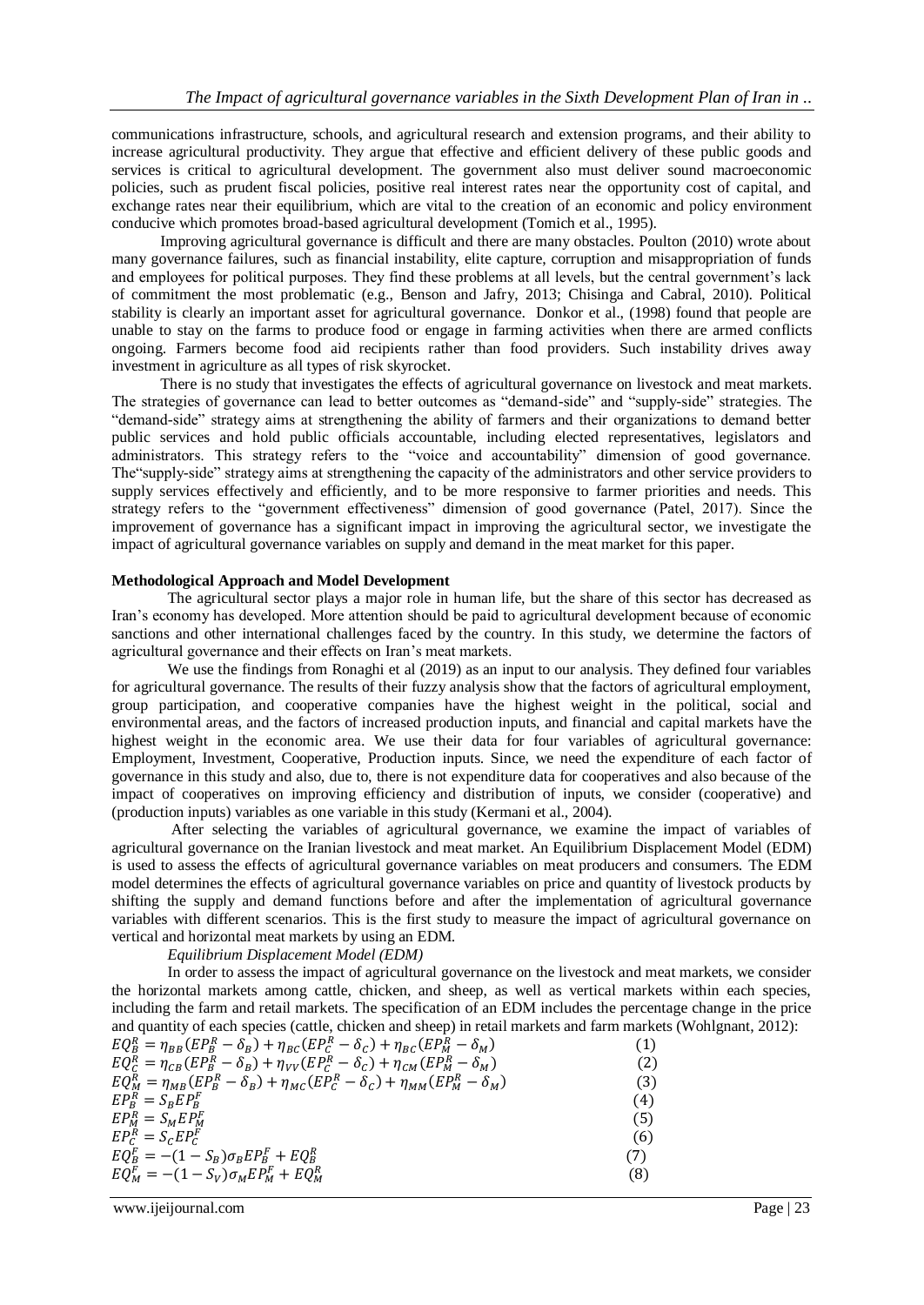$$
EQ_C^F = -(1 - S_C)\sigma_C EP_C^F + EQ_C^R \tag{9}
$$

$$
EP_B^F = \left(\frac{1}{\varepsilon_B}\right)EQ_B^F - K_B\tag{10}
$$

$$
EP_M^F = \left(\frac{1}{\varepsilon_V}\right)EQ_M^F - K_M\tag{11}
$$

$$
EP_C^F = \left(\frac{1}{\varepsilon_C}\right)EQ_C^F - K_C\tag{12}
$$

In all equations, EP is the percentage change in price,  $dln(p)=dp/p$ , and EQ is the percentage change in quantity, dln  $(Q) = dQ / Q$ . The B, C, and M subscripts are for beef, chicken and mutton (the meat products from the species) at the farm (F) and retail (R) levels, respectively. In the retail market live animal units have been transformed into meat equivalents (Muth, 1964).  $EQ_{B}^{R}$ ,  $EQ_{C}^{R}$ ,  $EQ_{M}^{R}$  are the percentage change in the demand for beef, chicken and mutton, and  $EP_{B}^{R}$ ,  $EP_{C}^{R}$ ,  $EP_{M}^{R}$  are the percentage change in price for beef, chicken and mutton.

The relationship between the three retail markets for beef, chicken, and mutton is expressed horizontally. Own price elasticity and cross price elasticity are  $\eta_{ii}$  and  $\eta_{ij}$ , respectively. Equations 1-3 are the percentage change in the retail demand for beef, chicken and mutton.  $\delta_B$ ,  $\delta_V$  and  $\delta_C$  are the transaction costs at the retail level. Equations 4-7 are the percentage change in the retail price for beef, chicken, and mutton. The S is the producers 'share of the retail price. Thus,  $S_B$  is the beef producer's share of retail price,  $S_C$  is the chicken producer's share, and  $S_M$  is the sheep producer's share. Average prices and quantities are used to calculate these coefficients.

Demand at the farm level is expressed in equations 7-9.  $\sigma_{\rm B}$ ,  $\sigma_{\rm C}$  and  $\sigma_{\rm M}$  are the substitution elasticity between beef, chicken and mutton, respectively. Equations 10-12 are the inverse total supply of cattle, chicken, and sheep ready for slaughter as percentage changes.  $\mathcal{E}_B$ ,  $\mathcal{E}_C$  and  $\mathcal{E}_M$  are the supply elasticities of cattle, chicken, and sheep, respectively. The impact of agricultural governance variables is considered as exogenous shifters/variables,  $k_B$ ,  $k_C$  and  $k_M$  on the total supply of cattle, chicken, and sheep.

*-Determine the (K) variable on Iran's Livestock and Poultry Market:*

In order to gauge the influence of agricultural governance variables on meat markets, we consider the effects of agricultural governance variables (Employment, Investment, Cooperative (Production inputs)) on inverse supply for each kind of meat (beef, chicken, and mutton).

According to Fathi et al (2014), the exogenous variable K (the percentage change in expenditures for each kind of governance variable divided by the percentage change in price for each kind of meat), is calculated as follows:

$$
k_n = \frac{EG_n^F}{EP_n^F} \qquad n = B, V \text{ and } C \tag{13}
$$

In this case, n includes beef (B), chicken (C) and mutton (M),  $EG<sup>F</sup><sub>n</sub>$  is the percentage change in expenditures on each kind of governance variable in one year, and  $EP<sup>F</sup><sub>n</sub>$  is the percentage change in farm price for cattle, sheep and chicken in one year. For example, for the investment variable in the agricultural (livestock) sector (an important governance variable), the value of K is the percentage change of investment from 2018 to 2019 divided by the percentage change in beef price from 2018 to 2019.

Following the implementation of the equilibrium displacement model, various results are obtained from the effects of agricultural governance variables on the meat market. We use the EDM to determine governance impacts on price and quantity at the farm and retail levels. We also compute welfare changes for farm suppliers and retailers from improved governance in different scenarios.

#### *-Welfare changes:*

According to the equations (10) to (12), the effects of agricultural governance variables enter through  $K_n$  in the inverse total supply function at the farm level. Therefore, agricultural governance variables affect the welfare of suppliers at the farm level. In this research, the welfare changes of farm supplier and retailers are calculated according to Willig, 1976:

$$
dln(Q_n^R) \cong \frac{dQ_n^R}{Q_n^R} = EQ_n^R, \qquad \text{dln}(P_n^R) \cong dP_n^R / P_n^R = \text{EP}_n^R
$$
  
\n
$$
\Delta PS_n^R = P_n^{RO} Q_n^{RO} (EP_n^R - \delta_n)(1 + 0.5EQ_n^R) \qquad n = B, V \text{ and } C
$$
\n(14)

Where  $\Delta pS_{n}^{R}$  is the suppliers' welfare in the retail market,  $p^{R0}_{n}$  is the initial price and  $Q^{R0}_{n}$  is the initial quantity. The suppliers welfare of farm market  $(\Delta pS^F)_n$  is calculated using equation (15).

$$
dln(Q_n^R) \cong \frac{dQ_n^R}{Q_n^R} = EQ_n^R, \qquad \mathrm{dln}(P_n^R) \cong \mathrm{d}P_n^R/P_n^R = \mathrm{E}P_n^R
$$

www.ijeijournal.com Page | 24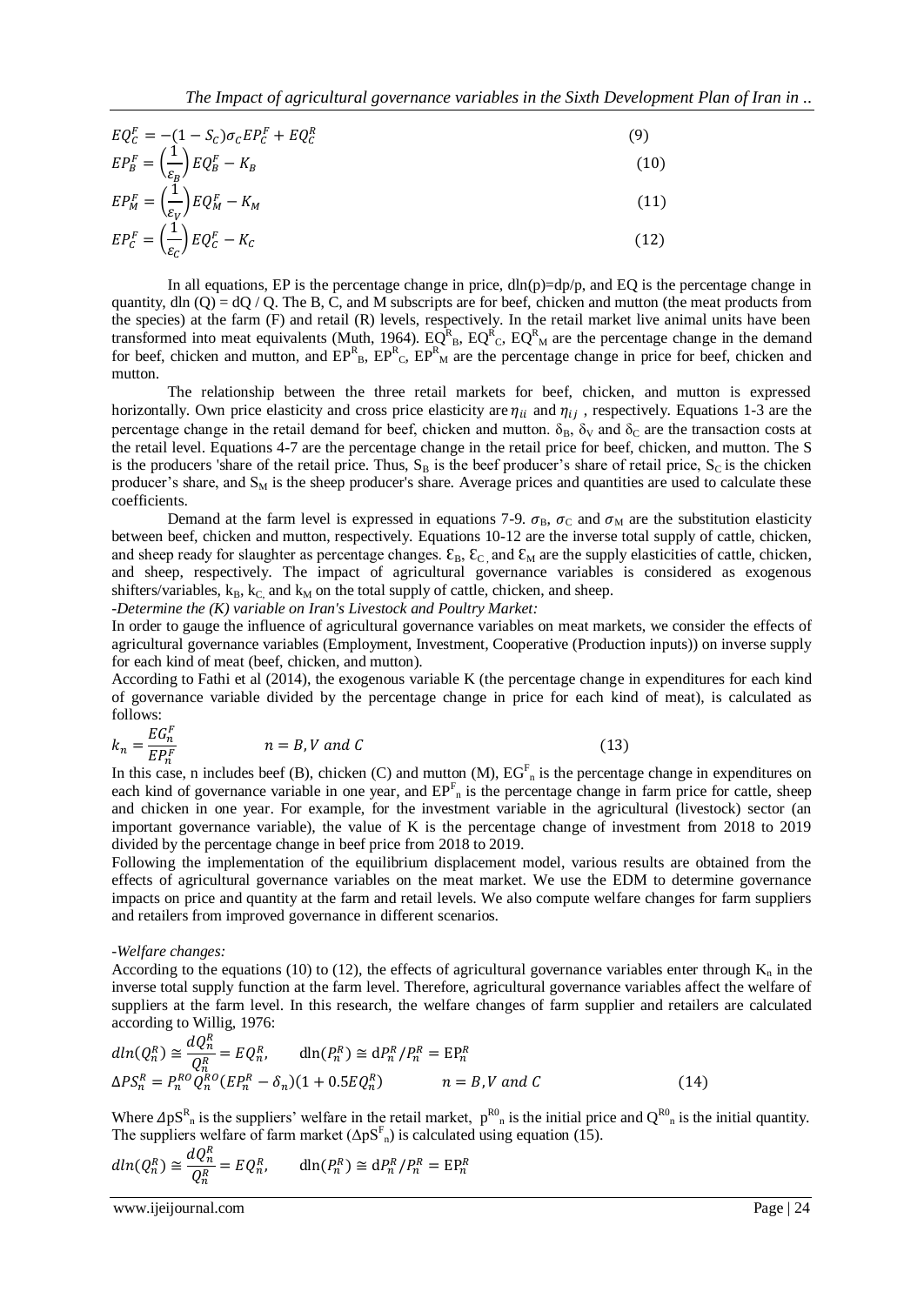$$
\Delta PS_n^F = P_n^{FO} Q_n^{FO} (EP_n^F - K_n)(1 + 0.5EQ_n^F) \qquad n = B, V \text{ and } C \tag{15}
$$

Where  $p^{F0}$  and  $Q^{F0}$  are the initial price and quantity of live meat animals (beef, mutton and chicken). The total surplus for suppliers of each meat is equal to the total surplus of producers in farm and the retail market ( $\Delta pSn = \Delta pS^Rn + \Delta pS^Fn$ ) and the total meat market is equal to ( $\Delta pS = \Sigma \Delta pS_n$ ).

#### **III. Data And Empirical Results**

Our analysis draws on the work of Ronaghi et al, 2019 for the factors that influence agricultural governance in Iran. Their results find that the factors of agricultural employment, cooperative companies, input production, and investment are selected as agricultural governance variables in Iran. According to equation (13), we need expenditures for each factor of agricultural governance. In this study, due to the impact of cooperatives in the efficient distribution of inputs and increased production efficiency, the cooperative variable and the improving the efficiency of inputs are combined into one variable. In this research, we evaluate the impact of selected agricultural governance variables on the Iran's meat market.

We first use the percentage change in price and quantity for each kind of meat during the 2012 to 2018 period as the baseline. Then we use equations (1) through (12) to estimate the percentage change of price and quantity for each kind of meat that would occur if there was an increase in agricultural governance in each of the factors analyzed in the amount that they changed in 2018. We insert the change in agricultural governance from each variable into the K variable in the model. Because there are three agricultural governance variables and three meat prices, we solve for nine different cases in the analysis of governance changes on meat markets. We compare the percentage change in price and quantity with different changes in agricultural governance. Finally, we use equations (14) and (15) to estimate producer surplus changes for each meat from increased agricultural governance and compare their impacts.

Data on farm price of cattle, sheep and chicken and retail price of beef, mutton and chicken are from the livestock and poultry company, the production of cattle, sheep and chicken on the farm and retail levels are from the Iranian Agricultural Organization, and other costs of livestock and poultry are in the Iranian Statistics Center as time series. Data on expenditures for each factor of agricultural governance are from the Iranian Agricultural and livestock Organization.

The actual percentage change in the price and quantity of retail and farm markets for each year from 2012 to 2018 are shown in table (1). The price for each kind of meat increased markedly in 2017 and 2018, and the quantity of each kind of meat fell in 2018. One reason for the price increase in recent years is the higher level of licensed and illegal livestock exports. The depreciation of the Iranian rial has greatly encouraged these legal and smuggled exports, and therefore an increase in meat prices. Due to the boom in the export market, livestock owners have sold their animals at a younger age and lower weight. The large increase in livestock exports will reduce future reproduction potential and cause a shortage of meat. The average annual percentage change in the farm-level price of mutton from 2012-2018 is 1.39, which is higher than beef and chicken, and the average percentage change in the quantity of mutton at the farm level is -0.70, which is less than other meats.

The results of percentage change in price (EP) and quantity (EQ) for the retail meat market and farm level after the application of agricultural governance variables are shown in Table (2) for 2018. Following the increase in agricultural dominance in the meat market, the percentage change in price (EP) for beef, chicken and mutton are negative at the retail and farm level, and the percentage change of quantity (EQ) are positive at the retail and farm level. These results show the positive effect of implementing agricultural governance. Improved agricultural governance increases quantity at the farm and retail level, so farm and retail prices fall. Table 2 shows that chicken prices at the farm level react more to increases in the investment variable and increases in expenditures by cooperatives (and production inputs) have a larger effect on prices at the retail level for beef. Quantity changes are large for increases in cooperative expenditures (and production inputs) on mutton at the farm level.

Cooperatives are considered an important vehicle to improve livelihoods, better implement livestock plans and increase public participation by farmers. Rural production cooperatives help ranchers to improve their production and marketing. The cooperatives increase the bargaining power for beneficiaries and reduce the related costs for production, transport, marketing and product processing. They also play an important role in economic development and are effective in improving the people's socioeconomic conditions (Zeranezhad et al., 2006).

Investment in the livestock sector is risky because farmers have no control over livestock prices and therefore their income from the market; they only control their own production decisions. Market demand, including buyers outside Iran, is a big factor in determining the profitability of livestock production. Agricultural governance in this model only affects the supply side of the market, so it is expected that if there is no concomitant increase in market demand that all prices will fall. Of course, investing in new technologies has the same effect of decreasing the final price of products in the long run (Qaravi, 2000).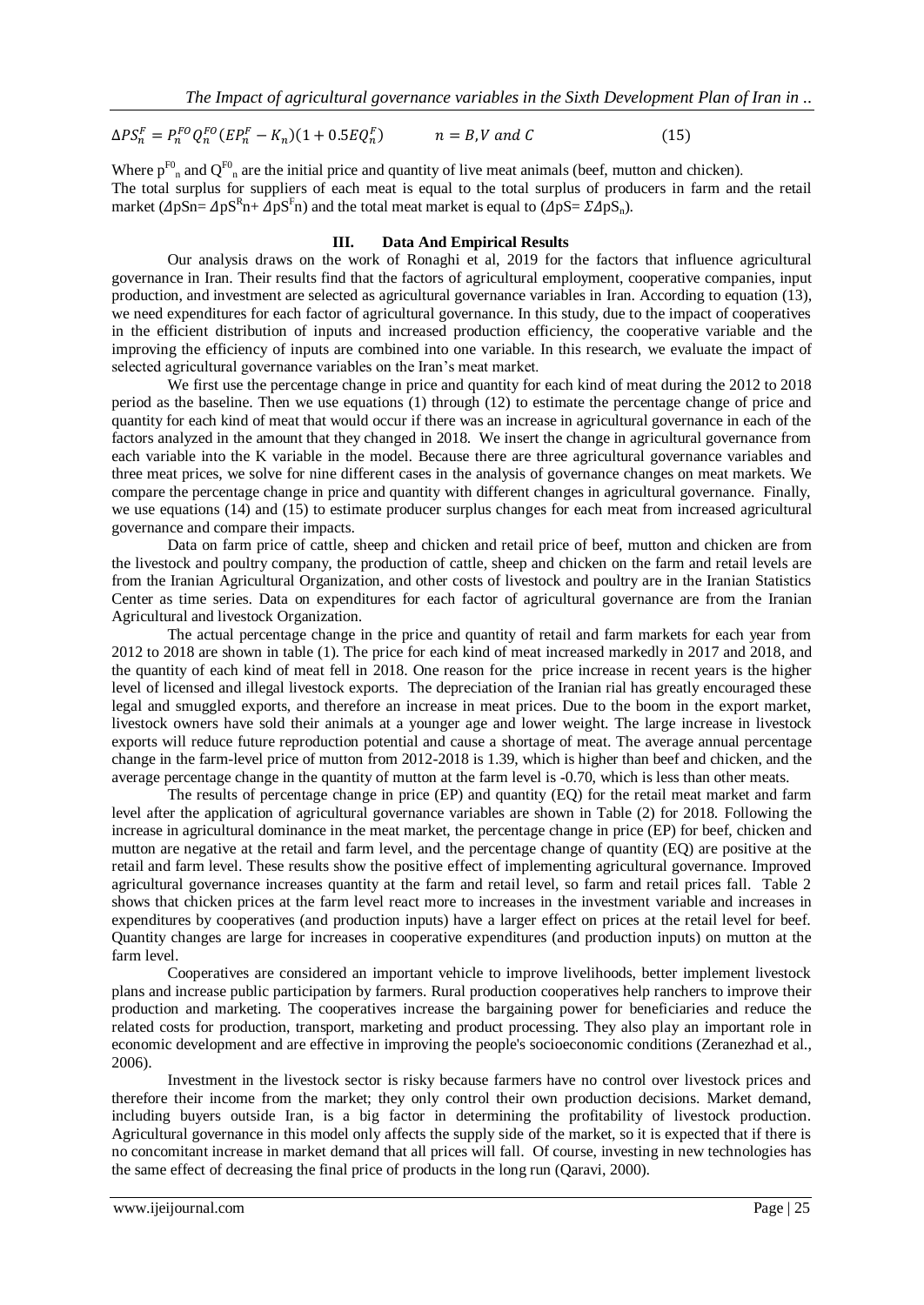The best predictions for future changes in agricultural governance variables come from the sixth development plan for the agriculture sector (table 3). In this plan, it is expected that the average annual growth of investment will be 20.3%, the average annual growth of employment will be 3.9%, and the average annual growth of production inputs will be 3.2%. When these projected growth rates are included in the EDM the estimated changes in meat prices and quantities are shown in Table 4.

Annual investment growth at 20.3% has a greater impact on quantities at the farm level for chicken, beef and mutton. Growth in cooperative expenditures (and production inputs) of 3.2% per year has a greater impact on retail prices for chicken and the retail quantity of beef; while the 3.9% annual growth of employment has small effects for all variables (the largest impact is for the retail chicken price.

Changes in the governance variables (through the K variable) impact the supplier's function, which changes their welfare. The changes in producer surplus in the meat market after applying the variables of agricultural governance are shown in table (5) for 2018. These are the welfare impacts of the price and quantity changes presented in Table 2. The implementation of agricultural governance in the meat market leads to lower prices and higher quantities, which reduce the suppliers' welfare at the retail and farm levels. In addition, according to equation (15), the impact of reducing the price is much greater than the effect of increasing production. For this reason, producer surplus is reduced.

The cooperative (production input) variable has the largest effect among governance variables on the total surplus of meat producers, which falls by \$4.85 million. The highest impact of the cooperative (production input) variable among the meats is for mutton at the farm level and the lowest impact is for chicken at the retail level. As stated earlier, cooperatives reduce the cost of marketing through the provision of their services, which reduce the price of products and encourages them to produce more.

The employment variable has a larger effect on total surplus of meat producers than the investment variable. The largest impact on producer surplus at the retail and farm level is for mutton, and the lowest effect is for chicken at the retail level. Increasing the labor force in the agriculture sector reduces wages. By decreasing wages, worker's responsibilities will be reduced and product quality will deteriorate, therefore product prices and supplier surplus will also fall (Moghadasi, 2012). By increasing employment, young rural laborers are more likely to find a position and make money in the village. They will not be forced to migrate. More laborers stay in the village and they help to improve the agriculture and livestock.

The results of producer surplus with different scenarios of agricultural governance variables (Employment, Investment, Cooperatives (Production inputs) by increasing 3.9%, 20.3%, 3.2%,) are shown in table (6). These are welfare estimates from the price and quantity changes shown in Table 4. The 3.9% growth of employment has the largest impact on producer surplus of meat suppliers (\$997 thousand), and its effect is focused on mutton and chicken at the farm-level. The predicted growth of cooperative (production inputs) has the smallest effect on producer surplus of meat suppliers; its impacts are largest on mutton farmers. Producer surplus decline from the 20.3% investment growth is greatest for chicken and mutton at the farm level. By increasing investment in the livestock and poultry sector, facilities and machinery will be improved for this industry, which will reduce the initial costs and the final price of the product.

It is obvious that consumers are the main beneficiaries of the increase in agricultural governance. They experience an increase in quantity and a reduction in price. Thus, consumers should be very interested in improving agricultural governance.

### **IV. Conclusions**

Due to the important role of governance in improving the agricultural sector and the significance of the meat market, we studied the effects of governance factors on the Iran's meat market (prices and quantities of beef, chicken and mutton at the retail and farm level). Since governance variables affect the producers, the producers' behavior for each kind of meat was modelled and the effects of agricultural governance were estimated. Because agricultural governance affects the supply side of the market, we found that output increased and prices fell with improved agricultural governance. We also investigated the effects of these changes on producer surplus for each meat.

According to research findings, the investment variable has the greatest impact on price. By increasing investment in the livestock sector, not only can modern technology and equipment be used in livestock farms, but also specialists and skilled labor in the production process can be used. Using university graduates in the fields of farm management, nutrition, livestock and poultry production, animal health and other technical fields can bring huge benefits to producers. Agricultural production is a risky business, so the government should support this sector. In Iran, national and provincial funds should be developed to support the poultry and livestock production sector, and to provide funds for cooperatives. When cooperatives enter the supply chain, there are improvements in input supply, assembly, processing, and product distribution.

The current situation in Iran is difficult for the poultry and livestock industry because of the need for foreign currency and the abuse of market power in the distribution system. Timely supply of inputs can be a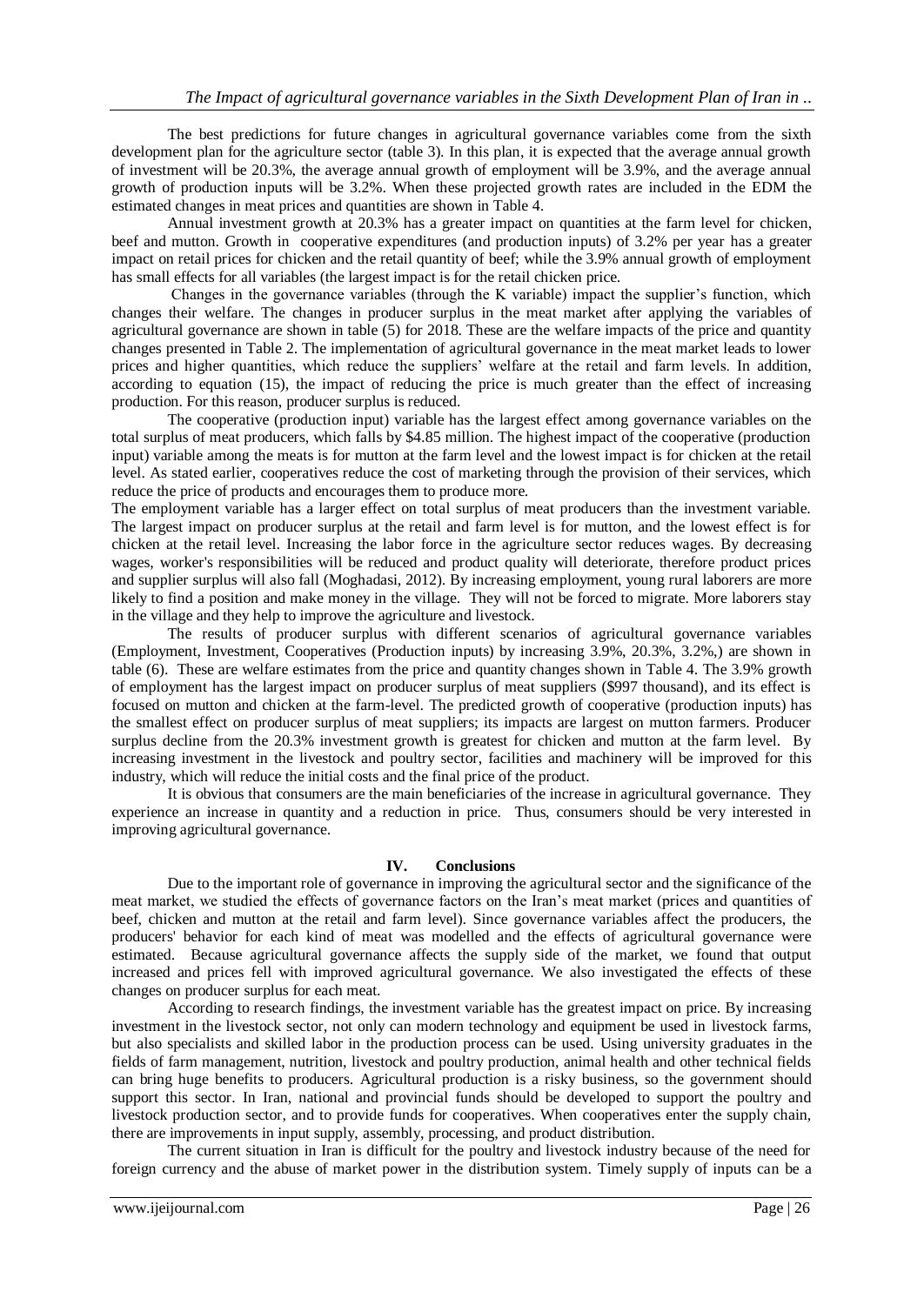problem because those inputs are hoarded or supplied to other parties without notice. These activities lead to increased prices for inputs. Farmer cooperatives can overcome these problems because their objectives are to serve farmers and their goals align with farmer goals.

In the market of inputs, low profitability and market volatility have been a major cause of closure for many firms in this sector. Supporting the development of productive cooperatives at the regional level, also seems to be beneficial. These cooperatives purchase member's products at a reasonable price and provide the inputs which they need.

#### **References:**

- [1]. Alizadeh, A., Amadeh, Ah., & Baqaian, M. (2014). Impact of Economic Sanctions on Employment Level in Iran. Ministry of Science, Research and Technology - Allameh Tabatabai University, Department of Economics.
- [2]. Bakhshoodeh, F., Fathi, F. (2015). Study the relationship between demand for production units and demand for meat consumers in Iran. Economics and Agricultural Development, 28: 1-21.
- [3]. Bachmann, C., Kennedy, C., M. J Roorda. (2014). Applications of Random-Utility-Based Multi-Region Input–Output Models of Transport and the 274 References Spatial Economy. In: Transport Reviews 34: 418–440.
- [4]. Benson, A., Jafry, T. (2013). The State of Agricultural Extension: An Overview and New Caveats for the Future. The Journal of Agricultural Education and Extension, 19: 381-393.
- [5]. Bitzar, V., Bertus, W., De Steenhuijsen, P. (2016). The governance of agricultural extension systems. kit working papers.
- [6]. Chapman, M., Klassen, S., Kreitzman, M. (2017). Key Challenges and Solutions for Governing Complex Adaptive (Food) Systems. In: Sustainability.
- [7]. Chinsinga, B, Cabral, L. (2010). The limits of decentralized governance: the case of agriculture in Malawi. Policy Brief 33, Future Agricultures.
- [8]. Dekker, R., Bekkers, V. (2015). The contingency of governments' responsiveness to the virtual public sphere: A systematic literature review and meta-synthesis. Government Information Quarterly, 32: 496–505.
- [9]. DÍaz, G. (2013). Policy Options for Agricultural Investments and Governance of Markets. OXFAM Research Report August.
- [10]. Division for Democratic Governance (2002). The Political Institutions Participation in Democratic Governanc,Good Governance.
- [11]. Donkor, S., Ohiokpehai, O. (1998). The relationship between food security and good governance. In: Africa HUGG International Symposium: Food Security and Governance in Africa. <http://www.toda.org/Default.aspx?PageID=343>.
- [12]. Elmenofi, G., Bilali, H., Sinisa, B. (2014). Governance of rural development in Egypt. Annals of Agricultural Science, 59: 285–296.
- [13]. Fan, S., Jitsuchon, S., Methakunnavut, N. (2004). The importance of public investment for reducing rural poverty in middle-income countries: the case of Thailand, DSGD Discussion, (2004.) 7.
- [14]. Fathi, f., Bakhshoodeh, M. (2014). Investigate the Relationship between Demand for Production Units and Meat Consumer Demand in Iran. Agricultural Economics and Development. 2: 1-21.
- [15]. Fathi, f. & Bakhshoodeh, M. (2015).The effects of rising energy prices on the Iranian meat market. Agricultural Economics and Development. 1-22.
- [16]. Hayami, Y., Ruttan, V. (1985). Agricultural Development: An International Perspective. John Hopkins University Press, Baltimore.
- [17]. Hosseini, M., Permeh, Z. (2009). Evaluation of monopoly, competition and concentration in the meat, poultry and egg market in Iran. Science and Development Magazine, 30: 188-214.
- [18]. Globerman, S., Shapiro, D. (2002). Global foreign direct investment flows: the role of governance infrastructure. World Development 11: 1899–1919.
- [19]. Huo, A., Dang, J., Song, J., Hong Chen, X., Mao, H. (2016). Simulation modeling for water governance in basins based on surface water and groundwater. Agricultural Water Management.
- [20]. International Food Policy Research Institute (IFPRI) (2015). Agriculture and achieving the Millennium development goals. IFPRI, Washington, D.C., USA. [online] URL[: http://www.ifpri.org/pub](http://www.ifpri.org/pub) lication/agriculture-and-achieving-millenniumdevelopment-
- [21]. goals.
- [22]. Janssen, M., Van der Voort, H. (2016). Adaptive governance: Towards a stable, accountable and responsive government. Government Information Quarterly, 33: 1-5.
- [23]. Kermani, M., Aqeli, L. (2004). The Need for Promoting Cooperatives and Its Position in the Third Section of the Economy. Journal of Humanities, 2 (2): 127-148.
- [24]. Leung, L., C., Chao, D. (2000). On Consistency and Ranking of Alternatives in Fuzzy AHP. European Journal of Operational Research, 124: 102-113.
- [25]. Liu, M, Lio, M. (2008). Governance and agricultural productivity: A cross-national analysis. Food Policy 33: 504–512.
- [26]. Mohammadzadeh, Y., Hekmati, S., Sharifi, A. The Effect of Government Size on Good Governance and Economic Performance in Selected Countries. Research Papers on Economic Growth and Development, 7 (26): 7-112.
- [27]. Moghadasi, R., & Yousefi, e. (2012). The discovery of prices in the chicken market, the application of directional non-cyclic diagrams. Agricultural Economics Research. 3: 79-98.
- [28]. Mosaddegh, F., Kazemi, F., Yelfani, A. (2016). Investigating the effects and consequences of sanctions on foreign investment in Iran and the relationship between resistance economy and decreasing the negative effects of sanctions. Research Papers on Economic Growth and Development, 2: 1-10.
- [29]. Muth, R. (1964). The derived demand curve for a productive factor and the industry supply curve. Oxford economics papers, 16: 221-234.
- [30]. Patel, A. (2017). Good Governance: A Key to enhance Agricultural Growth. https://indiamicrofinance.com/good-governanceagricultural-growth.html.
- [31]. Poulton, C (2010). Agricultural Services and Decentralization in Kenya. Policy Brief 035, June 2010, Future Agricultures.
- [32]. Qaravi Nakhjavani, A. (2000). The Impact of Money Supply Policies on Investment in the Main Sectors of the Iranian Economy. Economic Journal, 1-27.
- [33]. Ronaghi, M,. Mohammadi, M., Shahnoushi, N. (2017). The Effect of Governance Indicators on Per Capita Income, Investment and Employment in Selected Mena Countries. Journal of Iranian Economic Review. Iran. Econ. Rev. 2: 211-229.
- [34]. Ronaghi M., Kohansal M., Reed M., Saghaian S., and Ghorbani M. (2020). THE EFFECTS OF GOOD GOVERNANCE ON THE AGRICULTURAL SECTOR. International Journal of Agriculture and Environmental Research, 6 (1): 11-28.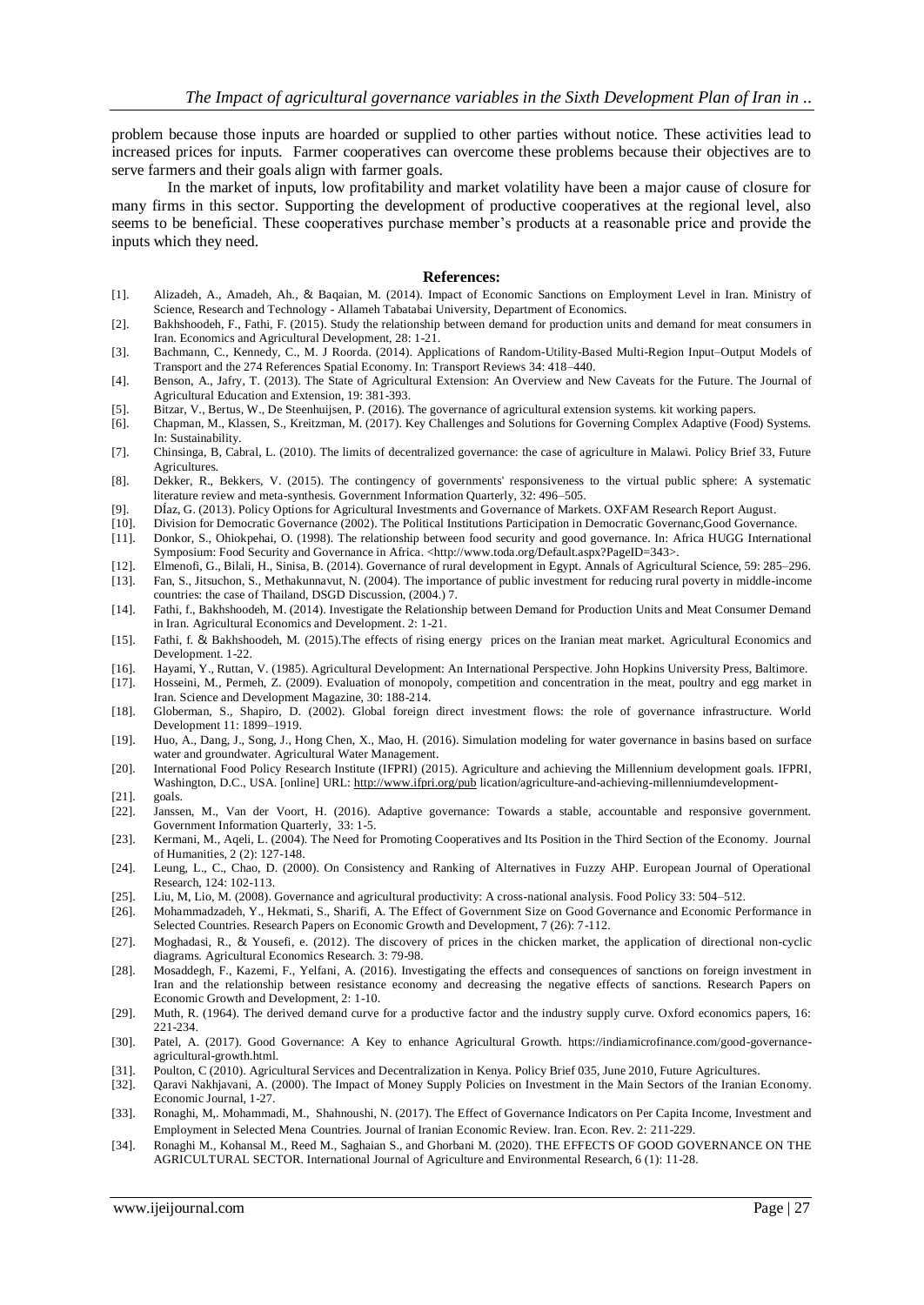- [35]. Sheng, Y. (2015). What is Good Governance, United Nations Economic and Social Commission for Asia and the Pacific. [36]. Social Development Department Demand for Good Governance Team, August (2010).
- [36]. Social Development Department Demand for Good Governance Team, August (2010).<br>[37]. Stead, D. (2015). What does the quality of governance imply for urban prosperity. Hab
- Stead, D. (2015). What does the quality of governance imply for urban prosperity. Habitat International, 45: 64-69.
- [38]. Tomich, T., Kilby, P., Johnston, B. (1995). Transforming Agrarian Economies: Opportunities Seized, Opportunities Missed. Cornell University Press, Ithaca.
- [39]. Thirtle, C., Piesse, J. (2013). Governance, agricultural productivity and poverty reduction in Africa, Asia and Latin America. Irrigation and Drainage, 56: 165-177.
- [40]. Willig, R.O. (1976). Consumer's Surplus without Apology. American Economic Review, 66: 589-597.
- Wohlgnant, M. (2012). Consumer demand and welfare in equilibrium displacement models. The Oxford handbook of the economics of food consumption and policy.
- [42]. World Bank. (2015). Africa development indicators*.* World Bank, Washington, D.C., USA. [online]UR[L:http://siteresources.worldbank.org/AFRICAEXT/R](http://siteresources.worldbank.org/AFRICAEXT/)esources/english\_essay\_adi2010.pdf.
- [43]. World Bank and IFPRI. (2015). Gender and governance in rural services: Insights from India, Ghana, and Ethiopia. Agriculture and Rural Development. Washington, DC, USA :The World Bank.
- [44]. Zeranezhad, M., Sa'adat Mehr, M. (2006). Estimation of demand for red meat in Iran. Humanities and Social Sciences Economic Research. 26: 63-82.

#### Appendix:

|  | Table 1. Percentage changes in the quantity and price of farm and retil level of meat market before applying the |  |  |  |  |  |
|--|------------------------------------------------------------------------------------------------------------------|--|--|--|--|--|
|  | variables of agricultural governance for the period 2012-2018 in Iran.                                           |  |  |  |  |  |

| Years |          | Markets      | Chicken  | Beef     | Mutton   |
|-------|----------|--------------|----------|----------|----------|
| 2012  | Price    | Farm level   | 0.050    | 0.817    | 0.312    |
|       |          | Retail Level | 0.033    | 0.037    | 0.052    |
|       | Quantity | Farm level   | 0.008    | 0.085    | 0.001    |
|       |          | Retail Level | 0.049    | 0.090    | $-0.293$ |
| 2013  | Price    | Farm level   | 0.020    | 0.291    | $-0.876$ |
|       |          | Retail Level | 0.016    | 0.004    | 0.201    |
|       | Quantity | Farm level   | 0.110    | 0.050    | $-0.032$ |
|       |          | Retail Level | 0.067    | 0.111    | $-0.051$ |
| 2014  | Price    | Farm level   | 0.032    | 0.007    | 9.607    |
|       |          | Retail Level | 0.031    | $0.08\,$ | 0.083    |
|       | Quantity | Farm level   | 0.031    | 0.030    | 0.010    |
|       |          | Retail Level | $-0.016$ | 0.038    | $0.05\,$ |
| 2015  | Price    | Farm level   | 0.049    | 0.016    | 0.053    |
|       |          | Retail Level | 0.030    | 0.037    | 0.038    |
|       | Quantity | Farm level   | 0.010    | 9.275    | 0.091    |
|       |          | Retail Level | 0.034    | 0.076    | 0.007    |
|       | Price    | Farm level   | 0.022    | 0.028    | 0.109    |
| 2016  |          | Retail Level | 0.029    | 0.071    | 0.111    |
|       | Quantity | Farm level   | 0.19     | $-0.109$ | $-0.448$ |
|       |          | Retail Level | 0.044    | 0.229    | 0.429    |
|       | Price    | Farm level   | 0.197    | 0.200    | 0.276    |
| 2017  |          | Retail Level | 0.159    | 0.333    | 0.367    |
|       | Quantity | Farm level   | 0.074    | 0.191    | $-0.018$ |
|       |          | Retail Level | $-0.015$ | $-0.227$ | 0.071    |
| 2018  | Price    | Farm level   | 0.210    | 0.140    | 0.313    |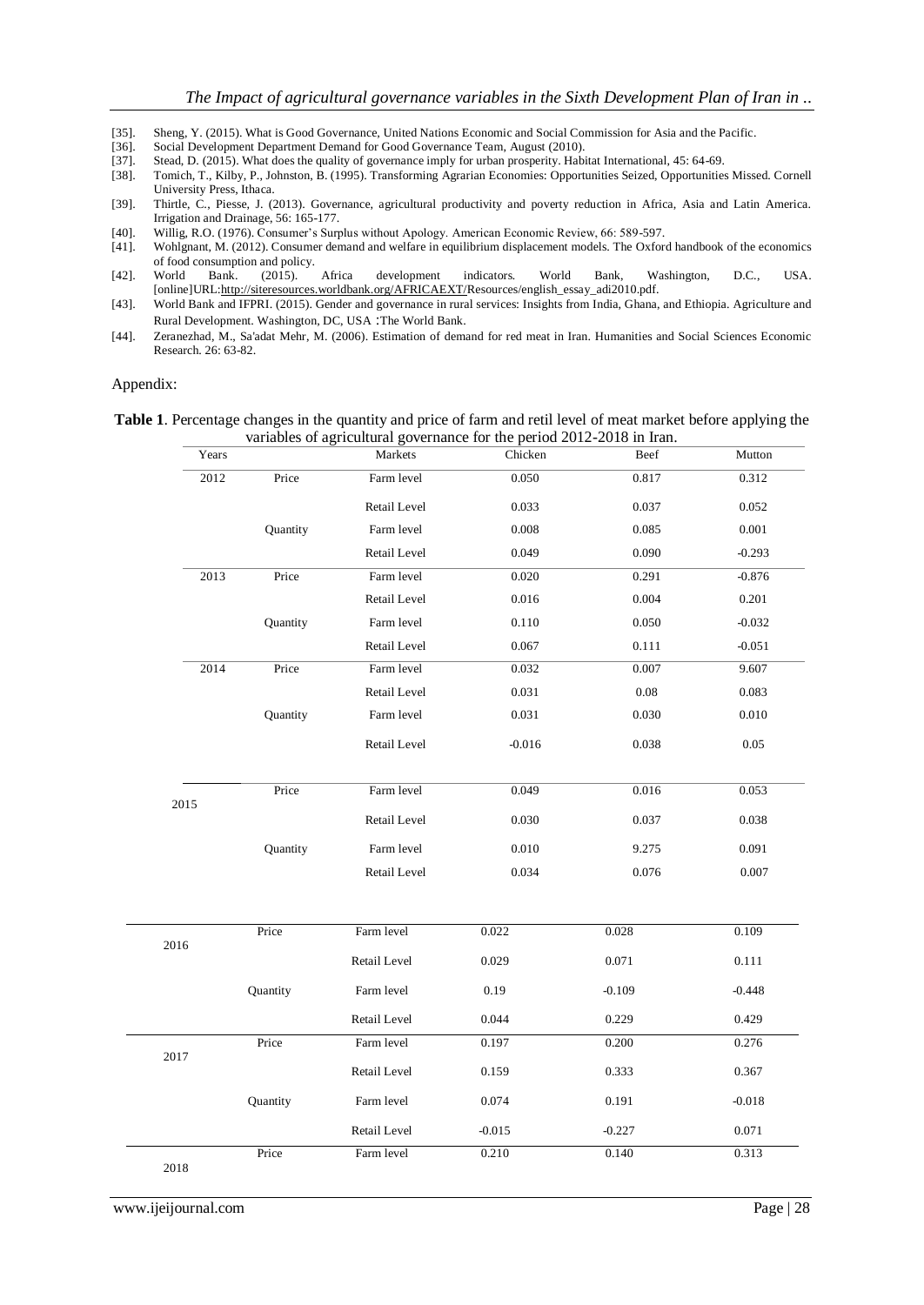|  |  |  |  |  |  |  |  | The Impact of agricultural governance variables in the Sixth Development Plan of Iran in |  |  |  |
|--|--|--|--|--|--|--|--|------------------------------------------------------------------------------------------|--|--|--|
|--|--|--|--|--|--|--|--|------------------------------------------------------------------------------------------|--|--|--|

|          | Retail Level | 0.875    | 0.237    | 0.268    |
|----------|--------------|----------|----------|----------|
| Quantity | Farm level   | $-0.044$ | $-0.115$ | $-0.154$ |
|          | Retail Level | $-0.036$ | $-0.038$ | $-0.451$ |

| Table 2. Percentage change in the quantity and price of meat market in farm and retail level after applying the |
|-----------------------------------------------------------------------------------------------------------------|
| variables of agricultural governance in 2018.                                                                   |

| Agricultural<br>governance variables |          | Mutton       | Chicken  | Beef     | Mutton   |
|--------------------------------------|----------|--------------|----------|----------|----------|
| Employment                           | Price    | Farm level   | $-0.075$ | $-0.023$ | $-0.013$ |
|                                      |          | Retail Level | $-0.005$ | $-0.087$ | $-0.081$ |
|                                      | Quantity | Farm level   | 2.301    | 0.214    | 2.551    |
|                                      |          | Retail Level | 2.289    | 0.020    | 0.984    |
| Investment                           | Price    | Farm level   | $-0.364$ | $-0.014$ | $-0.008$ |
|                                      |          | Retail Level | $-0.003$ | $-0.053$ | $-0.049$ |
|                                      | Quantity | Farm level   | 1.408    | 0.130    | 1.539    |
|                                      |          | Retail Level | 1.400    | 0.013    | 0.581    |
| Cooperative<br>(Production inputs)   | Price    | Farm level   | $-0.001$ | $-0.033$ | $-0.019$ |
|                                      |          | Retail Level | $-0.007$ | $-0.125$ | $-0.117$ |
|                                      | Quantity | Farm level   | 3.330    | 0.309    | 3.649    |
|                                      |          | Retail Level | 3.313    | 0.029    | 1.383    |

# **Table 3.** Predicting the growth of agricultural governance variables in the Sixth Development Plan of Iran

| Indicators         | Average annual           | Average annual           | Average annual          |
|--------------------|--------------------------|--------------------------|-------------------------|
|                    | <b>Employment Growth</b> | <b>Investment Growth</b> | Cooperative             |
|                    | $\frac{1}{2}$            | $\frac{(0)}{0}$          | (Production input)      |
|                    |                          |                          | Growth) $(\frac{9}{6})$ |
| Agriculture sector |                          | 20.3                     |                         |

Source: Sixth development program of Iran's government 2018.

**Table 4**. Percentage change in the quantity and price of meat market in farm and retail level as a result of different scenarios of growth percentage of agricultural governance variables in 2018.

| Scenarios                                                |          | Markets      | Chicken  | Beef     | Mutton   |
|----------------------------------------------------------|----------|--------------|----------|----------|----------|
| Average annual<br><b>Employment Growth</b><br>$(3.9\%)$  | Price    | Farm level   | $-0.827$ | $-0.521$ | $-0.308$ |
|                                                          |          | Retail Level | $-0.468$ | $-0.002$ | $-0.002$ |
|                                                          | Quantity | Farm level   | 0.054    | 0.005    | 0.044    |
|                                                          |          | Retail Level | 0.054    | 0.256    | 0.007    |
| Average annual<br><b>Investment Growth</b><br>$(20.3\%)$ | Price    | Farm level   | $-1.127$ | $-0.003$ | $-0.002$ |
|                                                          |          | Retail Level | $-0.638$ | $-0.010$ | $-0.010$ |
|                                                          | Quantity | Farm level   | 0.271    | 0.025    | 0.308    |
|                                                          |          | Retail Level | 0.269    | 0.003    | 0.124    |
| Average Annual<br>Cooperative (Production                | Price    | Farm level   | $-0.327$ | $-0.811$ | $-0.466$ |

www.ijeijournal.com Page | 29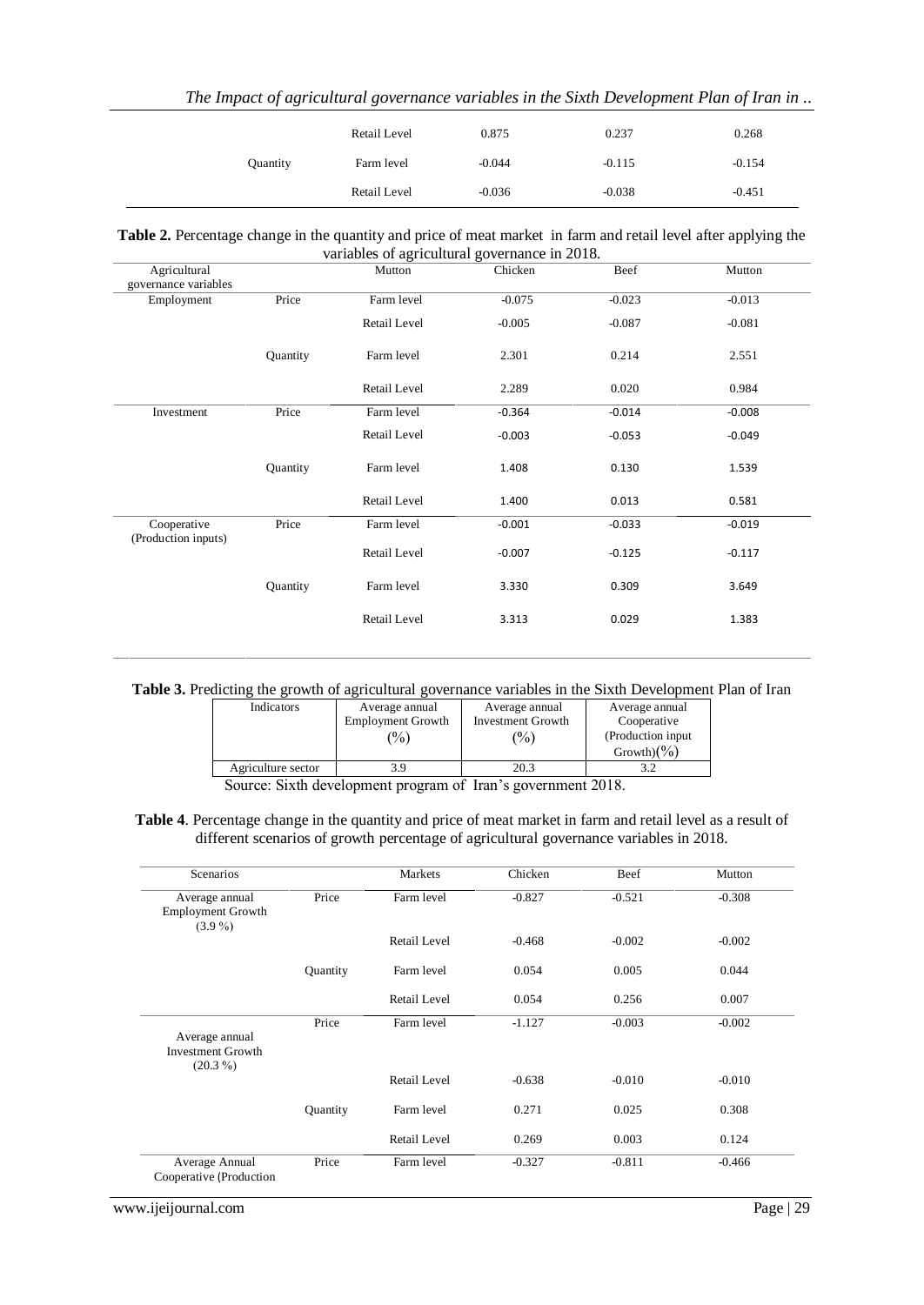| input) Growth $(3.2%)$ |          |              |          |          |          |
|------------------------|----------|--------------|----------|----------|----------|
|                        |          | Retail Level | $-1.853$ | $-0.003$ | $-0.003$ |
|                        | Quantity | Farm level   | 0.081    | 0.008    | 0.088    |
|                        |          | Retail Level | 0.081    | 1.595    | 0.032    |
|                        |          |              |          |          |          |

| Table 5. Producer surplus in the meat market after increasing agricultural governance in 2018, (Dollars). |  |  |  |  |  |  |  |  |  |  |  |
|-----------------------------------------------------------------------------------------------------------|--|--|--|--|--|--|--|--|--|--|--|
|-----------------------------------------------------------------------------------------------------------|--|--|--|--|--|--|--|--|--|--|--|

| Agricultural                      |                               | Markets             | Chicken      | Beef       | Mutton       |
|-----------------------------------|-------------------------------|---------------------|--------------|------------|--------------|
| governance variables              |                               |                     |              |            |              |
| Employment                        | Producer surplus              | Farm level          | $-1,156,327$ | $-233,294$ | $-1,427,429$ |
|                                   |                               | Retail Level        | $-426$       | $-3464$    | -4966        |
|                                   | <b>Total Producer surplus</b> |                     | $-1,156,754$ | $-236,758$ | $-1,432,396$ |
|                                   | Total surplus meat producers  | $-2,825,908$        |              |            |              |
| Investment                        | Producer surplus              | Farm level          | $-523,002$   | $-136,767$ | $-733,673$   |
|                                   |                               | Retail Level        | $-203$       | $-2103$    | $-2598$      |
|                                   | <b>Total Producer surplus</b> |                     | $-523,205$   | $-138,870$ | $-736,272$   |
|                                   | Total surplus meat producers  | $-1,398,347$        |              |            |              |
| Cooperative(Productio<br>n input) | Producer surplus              | Farm level          | $-1,907,758$ | $-351,605$ | $-2,575,812$ |
|                                   |                               | <b>Retail Level</b> | $-740$       | $-5000$    | $-8131$      |
|                                   | <b>Total Producer surplus</b> |                     | $-8040$      | $-1497$    | $-1116$      |
|                                   | Total surplus meat producers  | -4,848,309          |              |            |              |
|                                   |                               |                     |              |            |              |

## **Table 6.** Producer surplus in the meat market as a result of different scenarios of growth percentage of agricultural governance variables in 2018 year, (Dollars).

| Scenarios                                                       |                              | Markets      | Chicken    | Beef       | Mutton     |
|-----------------------------------------------------------------|------------------------------|--------------|------------|------------|------------|
|                                                                 | Producer surplus             | Farm level   | $-804,925$ | $-25,055$  | $-88,939$  |
| Average annual<br><b>Investment Growth</b><br>$\%20.3$          |                              |              |            |            |            |
|                                                                 |                              | Retail Level | $-28,340$  | $-394$     | $-435$     |
|                                                                 | Total Producer surplus       |              | $-833,265$ | $-25,450$  | $-89,375$  |
|                                                                 | Total surplus meat producers | $-948,090$   |            |            |            |
| Average Annual<br>Cooperative(Production<br>inputs) Growth 3.2% | Producer surplus             | Farm level   | $-211,695$ | $-139,651$ | $-493,422$ |
|                                                                 |                              | Retail Level | $-76,630$  | $-212$     | $-125$     |
|                                                                 | Total Producer surplus       |              | $-288,325$ | $-139,863$ | -493,547   |
|                                                                 | Total surplus meat producers | $-921,734$   |            |            |            |
| Average annual<br><b>Employment Growth</b><br>$\%3.9$           | Producer surplus             | Farm level   | $-501,475$ | $-136,199$ | $-340,312$ |